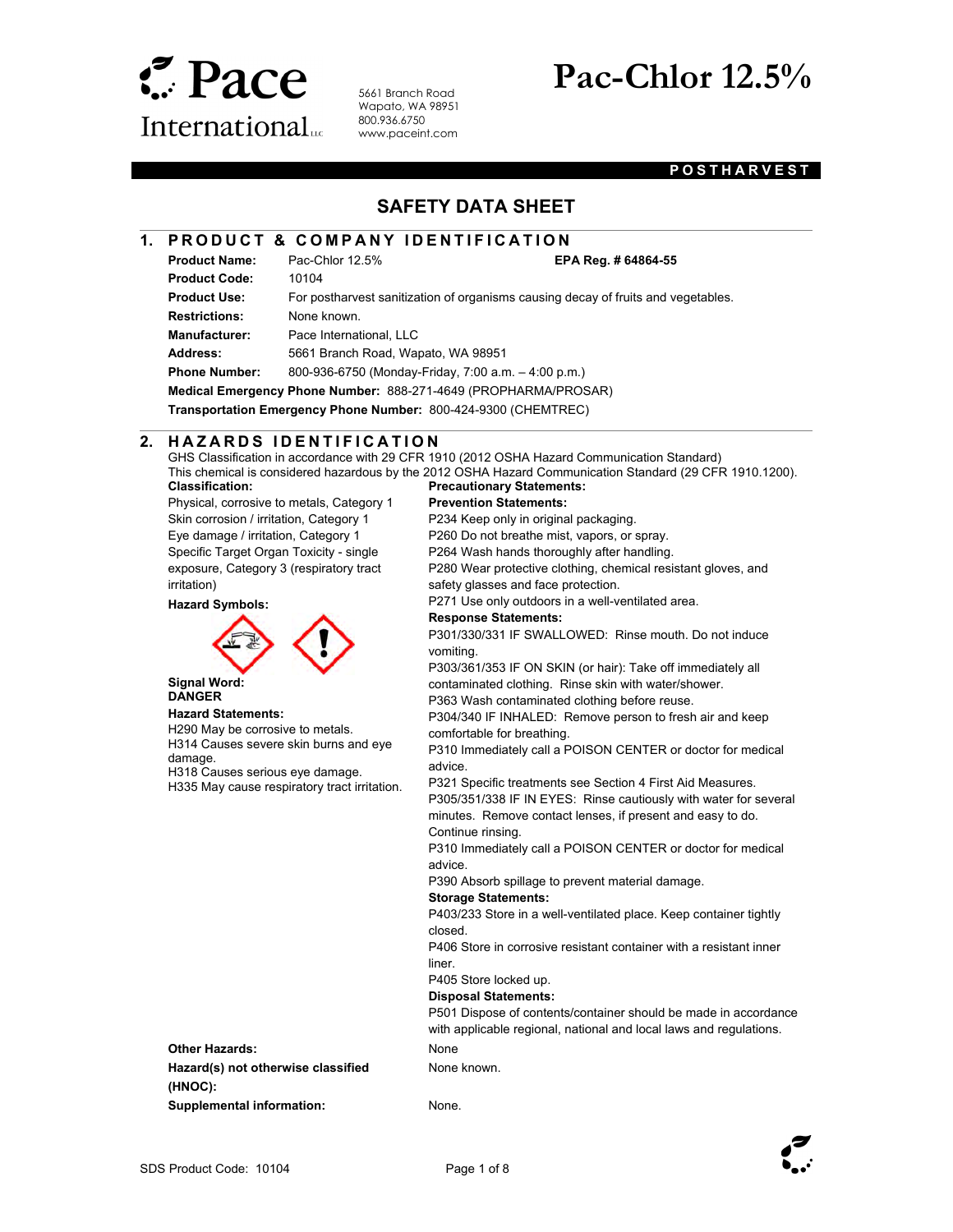#### $\overline{\phantom{a}}$ **3. COMPOSITION/INFORMATION ON INGREDIENTS Ingredient** Sodium Hypochlorite Sodium Hydroxide Proprietary ingredients CAS # 7681-52-9 1310-73-2 Concentration (w/w %) 7 - 13 %\*  $0.1 - 1\%$ \* Balance All concentrations are in percent by weight unless ingredient is a gas. Gas concentrations are in percent by volume. \*Composition comments The concentration ranges are provided due to batch-to-batch variability.  $\overline{a}$ **4. F I R S T A I D M E A S U R E S General Advice:**  Have the product container, label or Safety Data Sheet with you when calling a poison control center or physician or going for treatment. You may also contact PROPHARMA (PROSAR) 1- 888-271-4649 for emergency medical treatment information. **If on Skin (or hair):** Take off immediately all contaminated clothing. Wash skin with soap and water, shower. Wash contaminated clothing before reuse. **If in Eyes:** Hold eye open and rinse slowly and gently with water for 15 – 20 minutes. Remove contact lenses, if present, after the first 5 minutes, then continue rinsing eye. Immediately call a POISON CENTER or doctor for medical advice/attention. **If Swallowed:** Call a poison control center or doctor immediately for treatment advice. Do not induce vomiting unless told to do so by a poison control center or doctor. Have person sip a glass of water if able to swallow. Do not give anything by mouth to an unconscious person. **If Inhaled:** Move person to fresh air. If person is not breathing, call 911 or an ambulance, and then give artificial respiration, preferably mouth-to-mouth, if possible. Immediately call a POISON CENTER/doctor for treatment advice. **Most important Symptoms / effects, acute and Delayed:**  Probable mucosal damage may contraindicate the use of gastric lavage. Provide general supportive measures and treat symptomatically. Symptoms may be delayed. **Indication of any immediate medical attention and special treatment needed:**  Treat patient symptomatically.  $\overline{\phantom{a}}$ **5. FIRE FIGHTING MEASURES Suitable Extinguishing Media:** Treat for surrounding material. **Unsuitable Extinguishing Media:**  Do not use water jet as an extinguisher, as this will spread the fire. **Special Hazards Arising from the Chemical:**  Gases hazardous to health may be formed during fire. **Special protective equipment and precautions for firefighters:** Self-contained breathing apparatus and full protective clothing must be worn in case of fire **Fire-fighting equipment/instructions:**  Move containers from fire area if you can do so without risk. **Specific methods:** Use standard firefighting procedures and consider the hazards of other involved materials. General fire hazards: May decompose, generating irritating chlorine gas. **Hazardous combustion products:**  May include and are not limited to: Oxides of sodium. Hydrogen chloride. Chlorine gas. Oxygen.  $\overline{a}$ **6. ACCIDENTAL RELEASE MEASURES Personal precautions, protective equipment and emergency procedures:** Keep unnecessary personnel away. Keep people away from and upwind of spill/leak. Keep out of low areas. Wear appropriate protective equipment and clothing during clean-up. Do not breathe mist or vapor. Do not touch damaged

containers or spilled material unless wearing appropriate protective clothing. Ensure adequate ventilation. Local authorities should be advised if significant spillages cannot be contained. For personal protection, (see section 8 of the SDS).

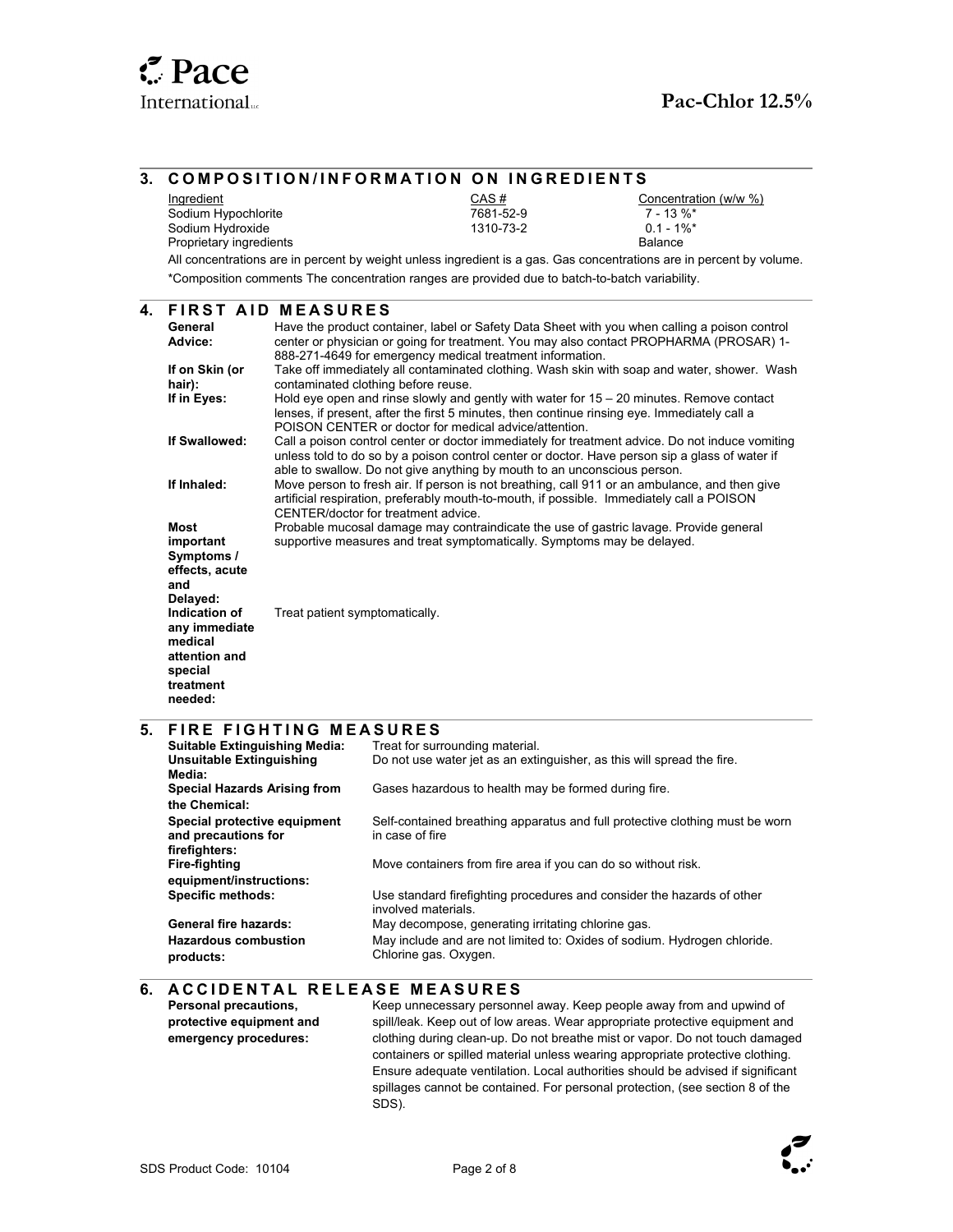

 $\overline{a}$ 

| Methods and materials for<br>containment and cleaning up: | Stop leak if you can do so without risk. Use water spray to reduce vapors or<br>divert vapor cloud drift. Prevent entry into waterways, sewer, basements or<br>confined areas.                                                                                       |
|-----------------------------------------------------------|----------------------------------------------------------------------------------------------------------------------------------------------------------------------------------------------------------------------------------------------------------------------|
|                                                           | Large Spills: Stop the flow of material, if this is without risk. Dike the spilled<br>material, where this is possible. Absorb in vermiculite, dry sand or earth and<br>place into containers. Following product recovery, flush area with water.                    |
|                                                           | Small Spills: Wipe up with absorbent material (e.g. cloth, fleece). Clean<br>surface thoroughly to remove residual contamination.                                                                                                                                    |
| <b>Environmental Precautions:</b>                         | Never return spills to original containers for re-use. For waste disposal, see<br>section 13 of the SDS.<br>In case of spill isolate area and deny entry to unnecessary personnel. Do not<br>allow product to enter sewers, lakes, streams or other bodies of water. |

| <b>HANDLING &amp; STORAGE</b><br>7.<br><b>Precautions for</b><br>Safe Handling: |                                                                                                                         |  | DANGER -- CORROSIVE<br>Use only with adequate ventilation. Do not breathe mist or vapor. Do not get in eyes, on<br>skin, or on clothing. Avoid prolonged exposure. Wear appropriate personal protective<br>equipment (see Section 8 of the SDS). Wash thoroughly after handling. Keep container<br>tightly closed. Use good industrial hygiene practices in handling this material. Eating,<br>drinking and smoking in work areas is prohibited. |                                                                              |  |                                                                                                                                                                                                                                                                                                                                                                                                                                                                                                                                                                                                                                                                                                                                                                                                                                                                                                                                                                                                                                                                                                                                          |  |
|---------------------------------------------------------------------------------|-------------------------------------------------------------------------------------------------------------------------|--|--------------------------------------------------------------------------------------------------------------------------------------------------------------------------------------------------------------------------------------------------------------------------------------------------------------------------------------------------------------------------------------------------------------------------------------------------|------------------------------------------------------------------------------|--|------------------------------------------------------------------------------------------------------------------------------------------------------------------------------------------------------------------------------------------------------------------------------------------------------------------------------------------------------------------------------------------------------------------------------------------------------------------------------------------------------------------------------------------------------------------------------------------------------------------------------------------------------------------------------------------------------------------------------------------------------------------------------------------------------------------------------------------------------------------------------------------------------------------------------------------------------------------------------------------------------------------------------------------------------------------------------------------------------------------------------------------|--|
|                                                                                 | <b>Conditions for Safe</b><br>Storage, including<br>any<br>Incompatibilities:                                           |  | incompatible material (see section 10).                                                                                                                                                                                                                                                                                                                                                                                                          |                                                                              |  | Container Handling: Refillable container. Refill this container with sodium hypochlorite<br>solution only. Do not reuse this container for any other purpose. Cleaning the container<br>before final disposal is the responsibility of the person disposing of the container. Cleaning<br>before refilling is the responsibility of the refiller. To clean the container before final<br>disposal, empty the remaining contents from this container into application equipment or<br>mix tank. Fill the container about 10 percent full with water. Agitate vigorously or recirculate<br>water with the pump for 2 minutes. Pour or pump rinsate into application equipment or<br>rinsate collection system. Repeat this rinsing procedure two more times.<br>Store locked up. Store in corrosive resistant container with a resistant inner liner. Keep in<br>original vented container. Do not freeze. Store in a cool, ventilated - dry area at room<br>temperature, and away from direct sunlight. Keep container tightly closed when not in use.<br>Keep out of reach of children and livestock. Store in locked location away from |  |
| 8.                                                                              | <b>EXPOSURE CONTROLS/PERSONAL PROTECTION</b>                                                                            |  |                                                                                                                                                                                                                                                                                                                                                                                                                                                  |                                                                              |  |                                                                                                                                                                                                                                                                                                                                                                                                                                                                                                                                                                                                                                                                                                                                                                                                                                                                                                                                                                                                                                                                                                                                          |  |
|                                                                                 | <b>Occupational Exposure Limits:</b>                                                                                    |  |                                                                                                                                                                                                                                                                                                                                                                                                                                                  |                                                                              |  |                                                                                                                                                                                                                                                                                                                                                                                                                                                                                                                                                                                                                                                                                                                                                                                                                                                                                                                                                                                                                                                                                                                                          |  |
|                                                                                 | US. OSHA Table Z-1 Limits for Air Contaminants (29 CFR 1910.1000)                                                       |  |                                                                                                                                                                                                                                                                                                                                                                                                                                                  |                                                                              |  |                                                                                                                                                                                                                                                                                                                                                                                                                                                                                                                                                                                                                                                                                                                                                                                                                                                                                                                                                                                                                                                                                                                                          |  |
|                                                                                 | <b>Components</b>                                                                                                       |  | <b>Type</b>                                                                                                                                                                                                                                                                                                                                                                                                                                      |                                                                              |  | Value                                                                                                                                                                                                                                                                                                                                                                                                                                                                                                                                                                                                                                                                                                                                                                                                                                                                                                                                                                                                                                                                                                                                    |  |
|                                                                                 | Sodium Hydroxide (CAS# 1310-73-2)                                                                                       |  | <b>PEL</b>                                                                                                                                                                                                                                                                                                                                                                                                                                       |                                                                              |  | $2$ mg/m $3$                                                                                                                                                                                                                                                                                                                                                                                                                                                                                                                                                                                                                                                                                                                                                                                                                                                                                                                                                                                                                                                                                                                             |  |
|                                                                                 | <b>US. ACGIH Threshold Limit Values</b>                                                                                 |  |                                                                                                                                                                                                                                                                                                                                                                                                                                                  |                                                                              |  |                                                                                                                                                                                                                                                                                                                                                                                                                                                                                                                                                                                                                                                                                                                                                                                                                                                                                                                                                                                                                                                                                                                                          |  |
|                                                                                 | <b>Components</b><br>Sodium Hydroxide (CAS# 1310-73-2)                                                                  |  | Type<br>Ceiling                                                                                                                                                                                                                                                                                                                                                                                                                                  |                                                                              |  | Value<br>$2$ mg/m $3$                                                                                                                                                                                                                                                                                                                                                                                                                                                                                                                                                                                                                                                                                                                                                                                                                                                                                                                                                                                                                                                                                                                    |  |
|                                                                                 | US. NIOSH: Pocket Guide to Chemical Hazards                                                                             |  |                                                                                                                                                                                                                                                                                                                                                                                                                                                  |                                                                              |  |                                                                                                                                                                                                                                                                                                                                                                                                                                                                                                                                                                                                                                                                                                                                                                                                                                                                                                                                                                                                                                                                                                                                          |  |
|                                                                                 | <b>Components</b>                                                                                                       |  | <b>Type</b>                                                                                                                                                                                                                                                                                                                                                                                                                                      |                                                                              |  | Value                                                                                                                                                                                                                                                                                                                                                                                                                                                                                                                                                                                                                                                                                                                                                                                                                                                                                                                                                                                                                                                                                                                                    |  |
|                                                                                 | Sodium Hydroxide (CAS# 1310-73-2)                                                                                       |  | Ceiling                                                                                                                                                                                                                                                                                                                                                                                                                                          |                                                                              |  | $2 \text{ mg/m}$                                                                                                                                                                                                                                                                                                                                                                                                                                                                                                                                                                                                                                                                                                                                                                                                                                                                                                                                                                                                                                                                                                                         |  |
|                                                                                 |                                                                                                                         |  |                                                                                                                                                                                                                                                                                                                                                                                                                                                  |                                                                              |  |                                                                                                                                                                                                                                                                                                                                                                                                                                                                                                                                                                                                                                                                                                                                                                                                                                                                                                                                                                                                                                                                                                                                          |  |
|                                                                                 | USA American Industrial Hygiene Association (AIHA) / Workplace Environmental Exposure Level (WEEL)<br><b>Components</b> |  | Type                                                                                                                                                                                                                                                                                                                                                                                                                                             |                                                                              |  | Value                                                                                                                                                                                                                                                                                                                                                                                                                                                                                                                                                                                                                                                                                                                                                                                                                                                                                                                                                                                                                                                                                                                                    |  |
|                                                                                 | Sodium Hypochlorite (CAS# 7681-52-9)                                                                                    |  | <b>STEL</b>                                                                                                                                                                                                                                                                                                                                                                                                                                      |                                                                              |  | $2 \text{ mg/m}$ 3                                                                                                                                                                                                                                                                                                                                                                                                                                                                                                                                                                                                                                                                                                                                                                                                                                                                                                                                                                                                                                                                                                                       |  |
|                                                                                 | <b>Biological limit values:</b>                                                                                         |  | No biological exposure limits noted for the ingredient(s).                                                                                                                                                                                                                                                                                                                                                                                       |                                                                              |  |                                                                                                                                                                                                                                                                                                                                                                                                                                                                                                                                                                                                                                                                                                                                                                                                                                                                                                                                                                                                                                                                                                                                          |  |
|                                                                                 | Appropriate engineering                                                                                                 |  |                                                                                                                                                                                                                                                                                                                                                                                                                                                  |                                                                              |  | Good general ventilation (typically 10 air changes per hour) should be used.                                                                                                                                                                                                                                                                                                                                                                                                                                                                                                                                                                                                                                                                                                                                                                                                                                                                                                                                                                                                                                                             |  |
|                                                                                 | Controls:                                                                                                               |  |                                                                                                                                                                                                                                                                                                                                                                                                                                                  |                                                                              |  | Ventilation rates should be matched to conditions. If applicable, use process                                                                                                                                                                                                                                                                                                                                                                                                                                                                                                                                                                                                                                                                                                                                                                                                                                                                                                                                                                                                                                                            |  |
|                                                                                 |                                                                                                                         |  |                                                                                                                                                                                                                                                                                                                                                                                                                                                  |                                                                              |  | enclosures, local exhaust ventilation, or other engineering controls to maintain                                                                                                                                                                                                                                                                                                                                                                                                                                                                                                                                                                                                                                                                                                                                                                                                                                                                                                                                                                                                                                                         |  |
|                                                                                 |                                                                                                                         |  |                                                                                                                                                                                                                                                                                                                                                                                                                                                  |                                                                              |  | airborne levels below recommended exposure limits. If exposure limits have                                                                                                                                                                                                                                                                                                                                                                                                                                                                                                                                                                                                                                                                                                                                                                                                                                                                                                                                                                                                                                                               |  |
|                                                                                 |                                                                                                                         |  |                                                                                                                                                                                                                                                                                                                                                                                                                                                  |                                                                              |  | not been established, maintain airborne levels to an acceptable level.                                                                                                                                                                                                                                                                                                                                                                                                                                                                                                                                                                                                                                                                                                                                                                                                                                                                                                                                                                                                                                                                   |  |
|                                                                                 | Individual protection measures, such as personal protective equipment                                                   |  |                                                                                                                                                                                                                                                                                                                                                                                                                                                  |                                                                              |  |                                                                                                                                                                                                                                                                                                                                                                                                                                                                                                                                                                                                                                                                                                                                                                                                                                                                                                                                                                                                                                                                                                                                          |  |
|                                                                                 | Eye/face protection                                                                                                     |  |                                                                                                                                                                                                                                                                                                                                                                                                                                                  | Wear safety glasses with side shields (or goggles). Eye fountain and washing |  |                                                                                                                                                                                                                                                                                                                                                                                                                                                                                                                                                                                                                                                                                                                                                                                                                                                                                                                                                                                                                                                                                                                                          |  |
|                                                                                 | <b>Skin protection</b>                                                                                                  |  | facilities should be available.                                                                                                                                                                                                                                                                                                                                                                                                                  |                                                                              |  |                                                                                                                                                                                                                                                                                                                                                                                                                                                                                                                                                                                                                                                                                                                                                                                                                                                                                                                                                                                                                                                                                                                                          |  |
|                                                                                 | <b>Hand protection</b>                                                                                                  |  |                                                                                                                                                                                                                                                                                                                                                                                                                                                  |                                                                              |  | Wear impervious gloves. Confirm with reputable supplier first.                                                                                                                                                                                                                                                                                                                                                                                                                                                                                                                                                                                                                                                                                                                                                                                                                                                                                                                                                                                                                                                                           |  |
|                                                                                 | Other                                                                                                                   |  |                                                                                                                                                                                                                                                                                                                                                                                                                                                  |                                                                              |  | Wear appropriate chemical resistant clothing. Use of an impervious apron is                                                                                                                                                                                                                                                                                                                                                                                                                                                                                                                                                                                                                                                                                                                                                                                                                                                                                                                                                                                                                                                              |  |
|                                                                                 |                                                                                                                         |  | reuse.                                                                                                                                                                                                                                                                                                                                                                                                                                           |                                                                              |  | recommended. As required by employer code. Rinse immediately if skin is<br>contaminated. Remove contaminated clothing and promptly wash before                                                                                                                                                                                                                                                                                                                                                                                                                                                                                                                                                                                                                                                                                                                                                                                                                                                                                                                                                                                           |  |
|                                                                                 |                                                                                                                         |  |                                                                                                                                                                                                                                                                                                                                                                                                                                                  |                                                                              |  |                                                                                                                                                                                                                                                                                                                                                                                                                                                                                                                                                                                                                                                                                                                                                                                                                                                                                                                                                                                                                                                                                                                                          |  |

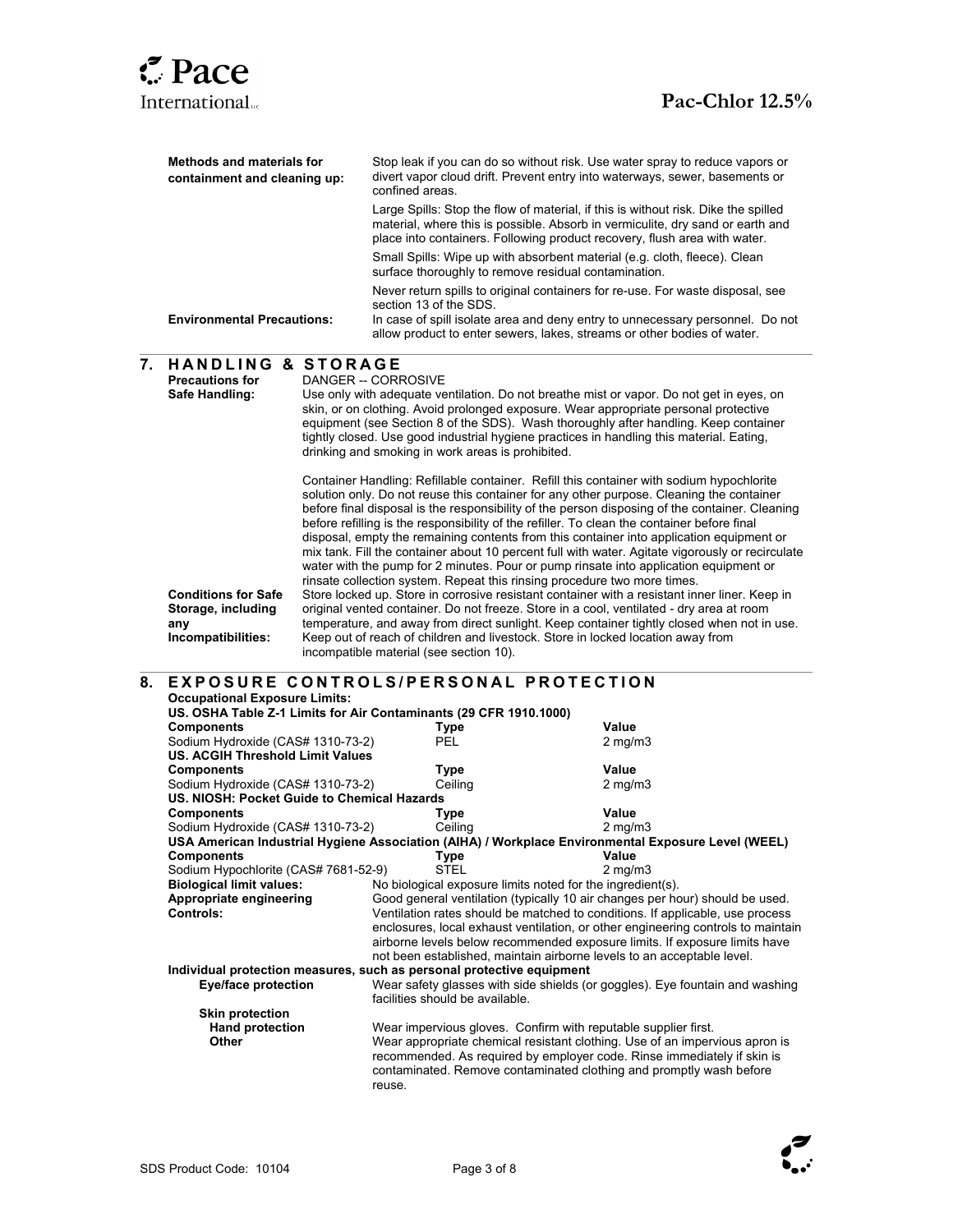$\overline{a}$ 

l

l

| <b>Respiratory protection</b> | Avoid breathing vapor or mist. When airborne exposure limits are exceeded.<br>use a NIOSH approved respiratory protection equipment appropriate to the<br>material and/or its components. Full facepiece equipment is recommended<br>and, if used, replaces need for face shield and chemical goggles. Respirator<br>should be selected by and used under the direction of a trained health and<br>safety professional following requirements found in OSHA's respirator<br>standard (29 CFR 1910.134). For emergency and other conditions where<br>exposure limit may be significantly exceeded, use an approved full face |
|-------------------------------|-----------------------------------------------------------------------------------------------------------------------------------------------------------------------------------------------------------------------------------------------------------------------------------------------------------------------------------------------------------------------------------------------------------------------------------------------------------------------------------------------------------------------------------------------------------------------------------------------------------------------------|
| <b>Thermal hazards</b>        | positive-pressure, self-contained breathing apparatus.                                                                                                                                                                                                                                                                                                                                                                                                                                                                                                                                                                      |
|                               | Not applicable.                                                                                                                                                                                                                                                                                                                                                                                                                                                                                                                                                                                                             |
| <b>General hygiene</b>        | Use good industrial hygiene practices in handling this material. When using do                                                                                                                                                                                                                                                                                                                                                                                                                                                                                                                                              |
| considerations                | not eat, drink, or smoke. Wash thoroughly after handling. Routinely wash work<br>clothing and protective equipment to remove contaminants.                                                                                                                                                                                                                                                                                                                                                                                                                                                                                  |

# **9. P H Y S I C A L & C H E M I C A L P R O P E R T I E S**

| <b>Physical state:</b>     | Liguid                       | <b>Upper/Lower flammability</b><br>limits: | Not available                           |
|----------------------------|------------------------------|--------------------------------------------|-----------------------------------------|
| Appearance:                | Pale straw-colored<br>liquid | Vapor pressure:                            | 12.1 mmHg $(20^{\circ}C)$               |
| Odor:                      | Chlorine odor                | Vapor density: (air =1)                    | 2.61                                    |
| Odor threshold:            | $0.9$ mg/m <sub>3</sub>      | Specific Gravity: $(H2O = 1)$              | 1.2 @ 20 $^{\circ}$ C (68 $^{\circ}$ F) |
| pH:                        | $11.0 - 12.0$                | Solubility:                                | soluble in water                        |
| <b>Melting point:</b>      |                              | <b>Partition coefficient</b>               | Not available                           |
| Freezing point:            | $-9.94$ °F (-23.3°C)         | (n-octanol-water):                         |                                         |
| <b>Pour Point:</b>         | Not available                | Auto-ignition temperature:                 | Not available                           |
| Initial boiling point and  | Decomposes @                 | <b>Decomposition temperature:</b>          | 110°C (230°F)                           |
| boiling range:             | 110°C (230°F)                |                                            |                                         |
| Flash point:               | Not flammable                | <b>Viscosity:</b>                          | $1.75 - 2.5$ centipoises                |
|                            |                              |                                            | (varies with temperature)               |
| <b>Evaporation rate:</b>   | Not available                | <b>Explosive properties:</b>               | Not explosive                           |
| Flammability (solid, gas): | Not applicable               | <b>Oxidizing properties:</b>               | Not available                           |

# **10. S T A B I L I T Y & R E A C T I V I T Y**

| <b>Reactivity hazards:</b>                           | This product may react with strong oxidizing agents and other incompatible<br>materials.                                                        |
|------------------------------------------------------|-------------------------------------------------------------------------------------------------------------------------------------------------|
| <b>Possibility of Hazardous</b><br><b>Reactions:</b> | Hazardous polymerization does not occur.                                                                                                        |
| <b>Chemical stability:</b>                           | Material is stable under normal conditions.                                                                                                     |
| <b>Conditions to avoid:</b>                          | Contact with incompatible materials. Do not mix with other chemicals. High<br>heat, sunlight, ultra-violet light.                               |
| Incompatible materials:                              | Strong acids. Strong oxidizing agents. Metals. Nitrogen compounds. Iron.<br>Copper. Nickel. organic materials.                                  |
| <b>Hazardous decomposition</b><br>products:          | May include and are not limited to: Oxides of sodium. Hydrogen chloride.<br>Chlorine gas. Oxygen. Decomposition rate increases as it is heated. |

# **11. TOXICOLOGICAL INFORMATION**

| <b>Routes of exposure</b>                | Eye, Skin contact, Inhalation, Ingestion.                                            |  |  |  |
|------------------------------------------|--------------------------------------------------------------------------------------|--|--|--|
| Information on likely routes of exposure |                                                                                      |  |  |  |
| Ingestion                                | Causes digestive tract burns. May cause stomach distress, nausea or vomiting.        |  |  |  |
| <b>Inhalation</b>                        | Prolonged inhalation may be harmful. May cause irritation to the respiratory system. |  |  |  |
| Skin corrosion /                         | Causes severe skin burns.                                                            |  |  |  |
| irritation:                              |                                                                                      |  |  |  |
| Eye damage /                             | Causes serious eye damage.                                                           |  |  |  |
| irritation:                              |                                                                                      |  |  |  |
| Symptoms related to the                  | Burning pain and severe corrosive skin damage. Causes serious eye damage.            |  |  |  |
| physical, chemical and                   | Symptoms may include stinging, tearing, redness, swelling, and blurred vision.       |  |  |  |
| toxicological                            | Permanent eye damage including blindness could result.                               |  |  |  |
| characteristics                          |                                                                                      |  |  |  |

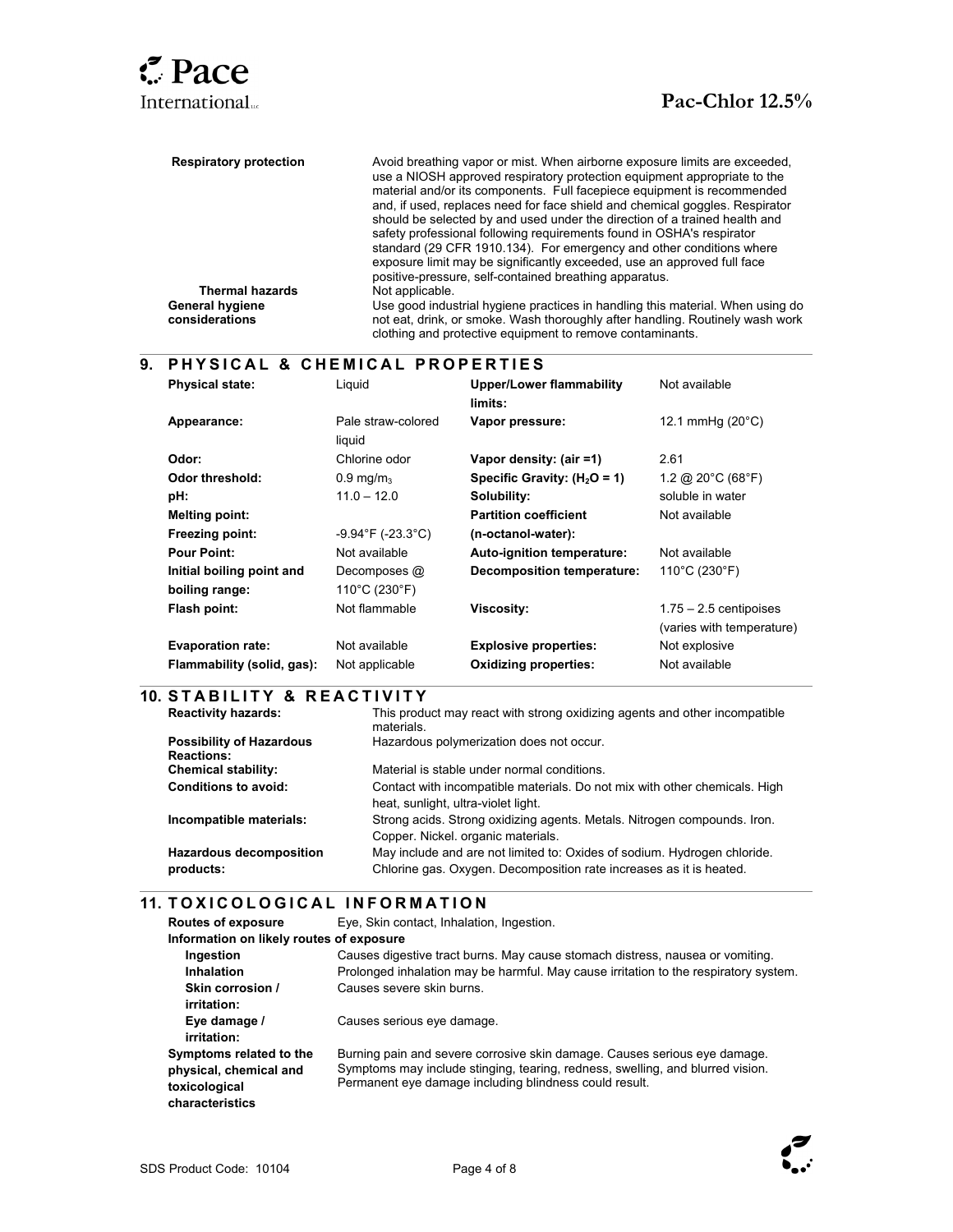

| Information on toxicological effects |                                                                                                                                                                                                           |                                        |  |
|--------------------------------------|-----------------------------------------------------------------------------------------------------------------------------------------------------------------------------------------------------------|----------------------------------------|--|
| <b>Acute toxicity:</b>               | Causes burns. May cause respiratory irritation.                                                                                                                                                           |                                        |  |
| <b>Components</b>                    | <b>Species</b>                                                                                                                                                                                            | <b>Test Results</b>                    |  |
| Sodium hydroxide (CAS 1310-73-2)     |                                                                                                                                                                                                           |                                        |  |
| Acute                                |                                                                                                                                                                                                           |                                        |  |
| Dermal                               |                                                                                                                                                                                                           |                                        |  |
| LD50                                 | Not available                                                                                                                                                                                             |                                        |  |
| Inhalation                           |                                                                                                                                                                                                           |                                        |  |
| <b>LC50</b>                          | Not available                                                                                                                                                                                             |                                        |  |
| Oral                                 |                                                                                                                                                                                                           |                                        |  |
| LD50                                 | Rabbit                                                                                                                                                                                                    |                                        |  |
|                                      |                                                                                                                                                                                                           | 325 mg/kg, ECHA<br><b>Test Results</b> |  |
| <b>Components</b>                    | <b>Species</b>                                                                                                                                                                                            |                                        |  |
| Sodium Hypochlorite (CAS 7681-52-9)  |                                                                                                                                                                                                           |                                        |  |
| Acute                                |                                                                                                                                                                                                           |                                        |  |
| Dermal                               |                                                                                                                                                                                                           |                                        |  |
| LD50                                 | Rabbit                                                                                                                                                                                                    | >20000 mg/kg, ECHA                     |  |
|                                      |                                                                                                                                                                                                           | >10000 mg/kg, ECHA                     |  |
| Inhalation                           |                                                                                                                                                                                                           |                                        |  |
| <b>LC50</b>                          | Rat                                                                                                                                                                                                       | >10.5 mg/L, 1 Hours, ECHA              |  |
| Oral                                 |                                                                                                                                                                                                           |                                        |  |
| LD50                                 | Mouse                                                                                                                                                                                                     | 5800 mg/kg, ECHA                       |  |
|                                      | Rat                                                                                                                                                                                                       | 8910 mg/kg, ECHA                       |  |
|                                      |                                                                                                                                                                                                           | 1100 mg/kg, ECHA                       |  |
|                                      |                                                                                                                                                                                                           | 5.2%, ECHA                             |  |
| <b>Skin corrosion/irritation:</b>    | Causes severe skin burns and eye damage.                                                                                                                                                                  |                                        |  |
| Serious eye damage/eye               | Causes serious eye damage.                                                                                                                                                                                |                                        |  |
| Irritation:                          |                                                                                                                                                                                                           |                                        |  |
| <b>Respiratory sensitization:</b>    |                                                                                                                                                                                                           |                                        |  |
| Skin sensitization:                  | Not a respiratory sensitizer.                                                                                                                                                                             |                                        |  |
|                                      | This product is not expected to cause skin sensitization.                                                                                                                                                 |                                        |  |
| Germ cell mutagenicity:              | Non-hazardous by WHMIS/OSHA criteria.                                                                                                                                                                     |                                        |  |
| Carcinogenicity:                     | Non-hazardous by WHMIS/OSHA criteria.<br>IARC Monographs. Overall Evaluation of Carcinogenicity<br>Sodium hypochlorite (CAS 7681-52-9)<br>Volume 52 - 3 Not classifiable as to carcinogenicity to humans. |                                        |  |
|                                      |                                                                                                                                                                                                           |                                        |  |
|                                      |                                                                                                                                                                                                           |                                        |  |
|                                      | US. OSHA Specifically Regulated Substances (29 CFR 1910.1001-1050)                                                                                                                                        |                                        |  |
| Not listed.                          |                                                                                                                                                                                                           |                                        |  |
| <b>Reproductive toxicity:</b>        | Occasional workplace exposure is not expected to present a hazard.                                                                                                                                        |                                        |  |
| Teratogenicity:                      | Non-hazardous by WHMIS/OSHA criteria.                                                                                                                                                                     |                                        |  |
| Specific target organ                | Respiratory tract irritation.                                                                                                                                                                             |                                        |  |
| toxicity -                           |                                                                                                                                                                                                           |                                        |  |
| single exposure:                     |                                                                                                                                                                                                           |                                        |  |
| Specific target organ                | Not classified.                                                                                                                                                                                           |                                        |  |
| toxicity -                           |                                                                                                                                                                                                           |                                        |  |
| repeated exposure:                   |                                                                                                                                                                                                           |                                        |  |
| <b>Aspiration hazard:</b>            | Material does not present an aspiration hazard.                                                                                                                                                           |                                        |  |
| <b>Chronic effects:</b>              | Prolonged inhalation may be harmful.                                                                                                                                                                      |                                        |  |
|                                      |                                                                                                                                                                                                           |                                        |  |
| <b>12. ECOLOGICAL INFORMATION</b>    |                                                                                                                                                                                                           |                                        |  |
| <b>Ecotoxicity</b>                   | This product is toxic to fish.                                                                                                                                                                            |                                        |  |
|                                      | Toxic to aquatic organisms.                                                                                                                                                                               |                                        |  |
|                                      |                                                                                                                                                                                                           |                                        |  |
|                                      | Do not discharge effluent containing this product into lakes, streams, ponds,                                                                                                                             |                                        |  |
|                                      | estuaries, oceans or other waters unless in accordance with the requirements of a                                                                                                                         |                                        |  |
|                                      | National Pollutant Discharge Elimination System (NPDES) permit and the permitting<br>authority has been notified in writing prior to discharge.                                                           |                                        |  |
|                                      | Do not discharge effluent containing this product to sewer systems without previously                                                                                                                     |                                        |  |
|                                      | notifying the local sewage treatment plant authority. For guidance contact your State                                                                                                                     |                                        |  |
|                                      | Water Board or Regional Office of the EPA.                                                                                                                                                                |                                        |  |
| Ecotoxicological data                |                                                                                                                                                                                                           |                                        |  |
| <b>Components</b>                    | <b>Species</b>                                                                                                                                                                                            | <b>Test Results</b>                    |  |
|                                      |                                                                                                                                                                                                           |                                        |  |

Sodium hydroxide (CAS 1310-73-2)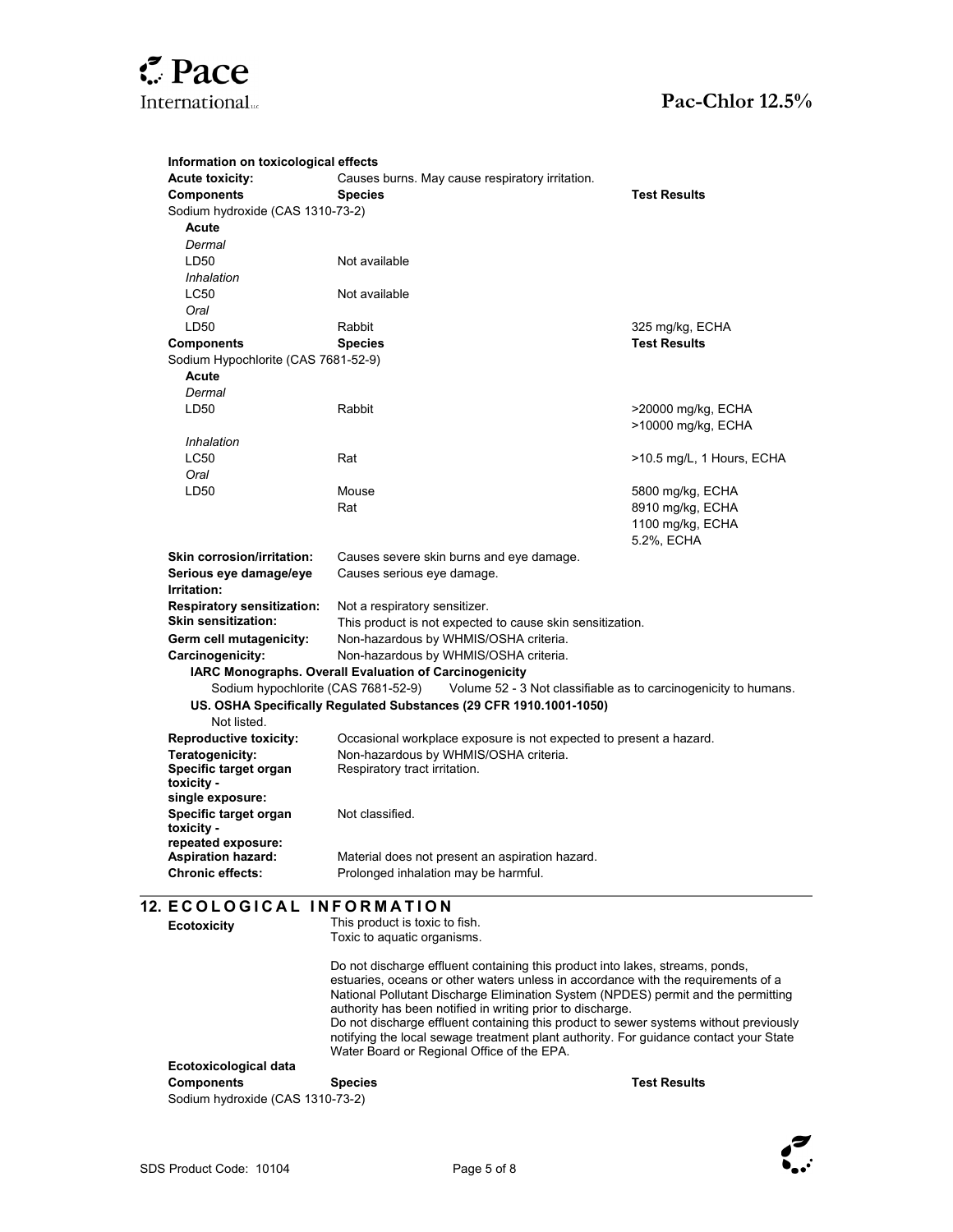# $Z$  Pace

|  | <b>Aquatic</b>                                                       |      |                                                                                                                                                                                                                                 |                              |  |
|--|----------------------------------------------------------------------|------|---------------------------------------------------------------------------------------------------------------------------------------------------------------------------------------------------------------------------------|------------------------------|--|
|  | Crustacea                                                            | EC50 | Water flea (Ceriodaphnia dubia)                                                                                                                                                                                                 | 34.59 - 47.13 mg/L, 48 hours |  |
|  | Fish                                                                 | LC50 | Western mosquitofish (Gambusia affinis)                                                                                                                                                                                         | 125 mg/L, 96 hours           |  |
|  | Sodium Hypochlorite (CAS 7681-52-9)<br>Crustacea<br>EC <sub>50</sub> |      |                                                                                                                                                                                                                                 |                              |  |
|  |                                                                      |      | Daphnia                                                                                                                                                                                                                         | 2.1 mg/L, 48 Hours           |  |
|  | Aquatic                                                              |      |                                                                                                                                                                                                                                 |                              |  |
|  | Fish                                                                 | LC50 | Chinook salmon (Oncorhynchus tshawytscha)                                                                                                                                                                                       | 0.038 - 0.065 mg/L, 96 hours |  |
|  | Persistence/                                                         |      | No data is available on the degradability of this product.                                                                                                                                                                      |                              |  |
|  | degradability:                                                       |      |                                                                                                                                                                                                                                 |                              |  |
|  | <b>Bioaccumulative potential</b>                                     |      |                                                                                                                                                                                                                                 |                              |  |
|  | Mobility in soil:<br><b>Mobility in general:</b>                     |      | Not available<br>Not available<br>No other adverse environmental effects (e.g. ozone depletion, photochemical ozone<br>creation potential, endocrine disruption, global warming potential) are expected from<br>this component. |                              |  |
|  | Other adverse effects:                                               |      |                                                                                                                                                                                                                                 |                              |  |
|  |                                                                      |      |                                                                                                                                                                                                                                 |                              |  |
|  |                                                                      |      |                                                                                                                                                                                                                                 |                              |  |
|  |                                                                      |      |                                                                                                                                                                                                                                 |                              |  |
|  |                                                                      |      |                                                                                                                                                                                                                                 |                              |  |
|  |                                                                      |      | <b>13. DISPOSAL CONSIDERATIONS</b>                                                                                                                                                                                              |                              |  |
|  | <b>Disposal instructions:</b>                                        |      | Collect and reclaim or dispose in sealed containers at licensed waste disposal site.                                                                                                                                            |                              |  |
|  |                                                                      |      | Dispose of contents/container in accordance with local/regional/national/international<br>requiations. Review federal, provincial, and local government requirements prior to                                                   |                              |  |
|  |                                                                      |      | disposal. Pesticide Disposal: Product or rinsate that cannot be used should be diluted                                                                                                                                          |                              |  |
|  |                                                                      |      | with water and disposed of in a sanitary sewer.                                                                                                                                                                                 |                              |  |
|  | Local disposal                                                       |      | Dispose in accordance with all applicable regulations.                                                                                                                                                                          |                              |  |
|  | regulations:                                                         |      |                                                                                                                                                                                                                                 |                              |  |
|  | Hazardous waste code                                                 |      | D002: Waste Corrosive material [pH <= 2 or = > 12.5, or corrosive to steel]                                                                                                                                                     |                              |  |
|  | Waste from residues /                                                |      | Dispose of in accordance with local regulations. Empty containers or liners may retain                                                                                                                                          |                              |  |
|  |                                                                      |      | some product residues. This material and its container must be disposed of in a safe                                                                                                                                            |                              |  |
|  | unused products                                                      |      | manner (see: Disposal instructions).                                                                                                                                                                                            |                              |  |
|  | Contaminated<br>packaging                                            |      | Since emptied containers may retain product residue, follow label warnings even after<br>container is emptied. Empty containers should be taken to an approved waste                                                            |                              |  |

#### $\overline{\phantom{a}}$ **14. TRANSPORT INFORMATION**

| <b>Transport of Dangerous</b>           | Classification method: Classified according to Part 2, sections 2.1-2.8 of the      |  |
|-----------------------------------------|-------------------------------------------------------------------------------------|--|
| Goods (TDG) Proof of                    | Regulations for the transport of dangerous goods. If applicable, the technical name |  |
| <b>Classification</b>                   | and product classification will appear below.                                       |  |
| U.S. Department of Transportation (DOT) |                                                                                     |  |
| UN number:                              | UN 1791                                                                             |  |
| Proper shipping name:                   | <b>Hypochlorite Solutions</b>                                                       |  |
| Hazard class(es):                       | 8                                                                                   |  |
| Packing group:                          | Ш                                                                                   |  |
| <b>Marine Pollutant:</b>                | Not applicable                                                                      |  |
| <b>Special provisions:</b>              | 386. IB3, N34, T4, TP2, TP24                                                        |  |
| Packaging exceptions:                   | 154                                                                                 |  |

# **15. REGULATORY INFORMATION**

This product is a "Hazardous Chemical" as defined by the OSHA Hazard Communication Standard, 29 CFR 1910.1200. EPA Reg. No. 64864-55 EPA Est. No. 64864-WA-1 PRECAUTIONARY STATEMENTS:

HAZARDS TO HUMANS AND DOMESTIC ANIMALS DANGER Corrosive. May cause severe irritation or chemical burns to broken skin. Causes eye damage. Wear goggles or face shield and rubber gloves when handling this product. Wash thoroughly after handling. Remove and wash contaminated clothing promptly. Avoid breathing vapors and mist. Use with adequate ventilation. Vacate poorly ventilated areas as soon as possible. Do not return until odors have dissipated.



**US FEDERAL REGULATIONS** 

l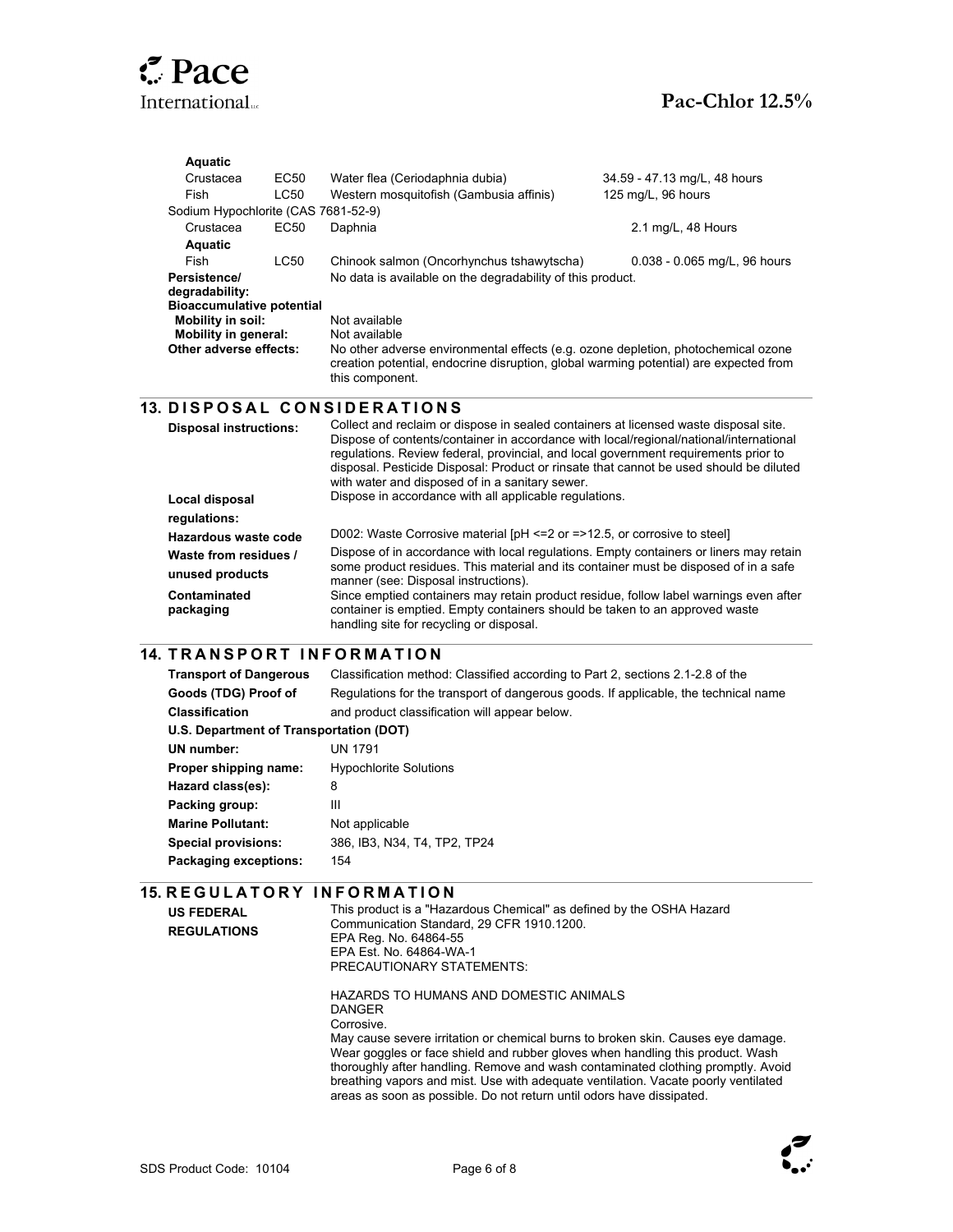

# International<sub>"</sub> **Pac-Chlor 12.5% Pac-Chlor 12.5%**

PHYSICAL AND CHEMICAL HAZARDS Strong oxidizing agent. Mix only with water according to label directions. Mixing this product with chemicals (e.g. ammonia, acids, detergents, etc) or organic matter (e.g. urine, feces, etc) will release chlorine gas which is irritating to eyes, lungs and mucous membranes. **TSCA Section 12(b) Export Notification (40 CFR 707, Subpt. D)** Not regulated. **CERCLA Hazardous Substance List (40 CFR 302.4)**  Sodium Hydroxide (CAS 1310-73-2) Listed. Sodium Hypochlorite (CAS 7681-52-9) Listed. **US. OSHA Specifically Regulated Substances (29 CFR 1910.1001-1050)** Not listed **Superfund Amendments and Reauthorization Act of 1986 (SARA)**  Hazard Categories **Immediate Hazard - Yes** Delayed Hazard - No Fire Hazard - No Pressure Hazard - No Reactivity Hazard - Yes **SARA 302 Extremely hazardous substance** No **SARA 311/312 Hazardous chemical and all controls and all controls of the SARA 313 (TRI reporting)** and **SARA 313 (TRI reporting) SARA 313 (TRI reporting) OTHER FEDERAL REGULATIONS Clean Air Act (CAA) Section 112 Hazardous Air Pollutants (HAPs) List** Not regulated. **Clean Air Act (CAA) Section 112(r) Accidental Release Prevention (40 CFR 68.130)** Not regulated. **Clean Water Act (CWA) Section 112(r) (40 CFR 68.130)**  Hazardous substance. **US STATE REGULATIONS**  This product does not contain any chemicals known to State of California to cause cancer, birth defects, or any other reproductive harm. **US - California Hazardous Substances (Director's): Listed substance** Sodium Hydroxide (CAS 1310-73-2) Listed. Sodium Hypochlorite (CAS 7681-52-9) Listed. **US - Illinois Chemical Safety Act: Listed substance** Sodium Hydroxide (CAS 1310-73-2) Sodium Hypochlorite (CAS 7681-52-9) **US - Louisiana Spill Reporting: Listed substance** Sodium Hydroxide (CAS 1310-73-2) Listed. Sodium Hypochlorite (CAS 7681-52-9) Listed. **US - Minnesota Haz Subs: Listed substance** Sodium Hydroxide (CAS 1310-73-2) Listed. Sodium Hypochlorite (CAS 7681-52-9) Listed. **US - New Jersey RTK - Substances: Listed substance** Sodium Hydroxide (CAS 1310-73-2) Sodium Hypochlorite (CAS 7681-52-9) **US - Texas Effects Screening Levels: Listed substance** Sodium Hydroxide (CAS 1310-73-2) Listed. Sodium Hypochlorite (CAS 7681-52-9) Listed. **US. Massachusetts RTK - Substance List** Sodium Hydroxide (CAS 1310-73-2) Sodium Hypochlorite (CAS 7681-52-9) **US. New Jersey Worker and Community Right-to-Know Act**  Not regulated. **US. Pennsylvania Worker and Community Right-to-Know Law** Sodium Hydroxide (CAS 1310-73-2) Sodium Hypochlorite (CAS 7681-52-9) **US. Rhode Island RTK**  Sodium Hydroxide (CAS 1310-73-2) **US. California Proposition 65**  Not listed.